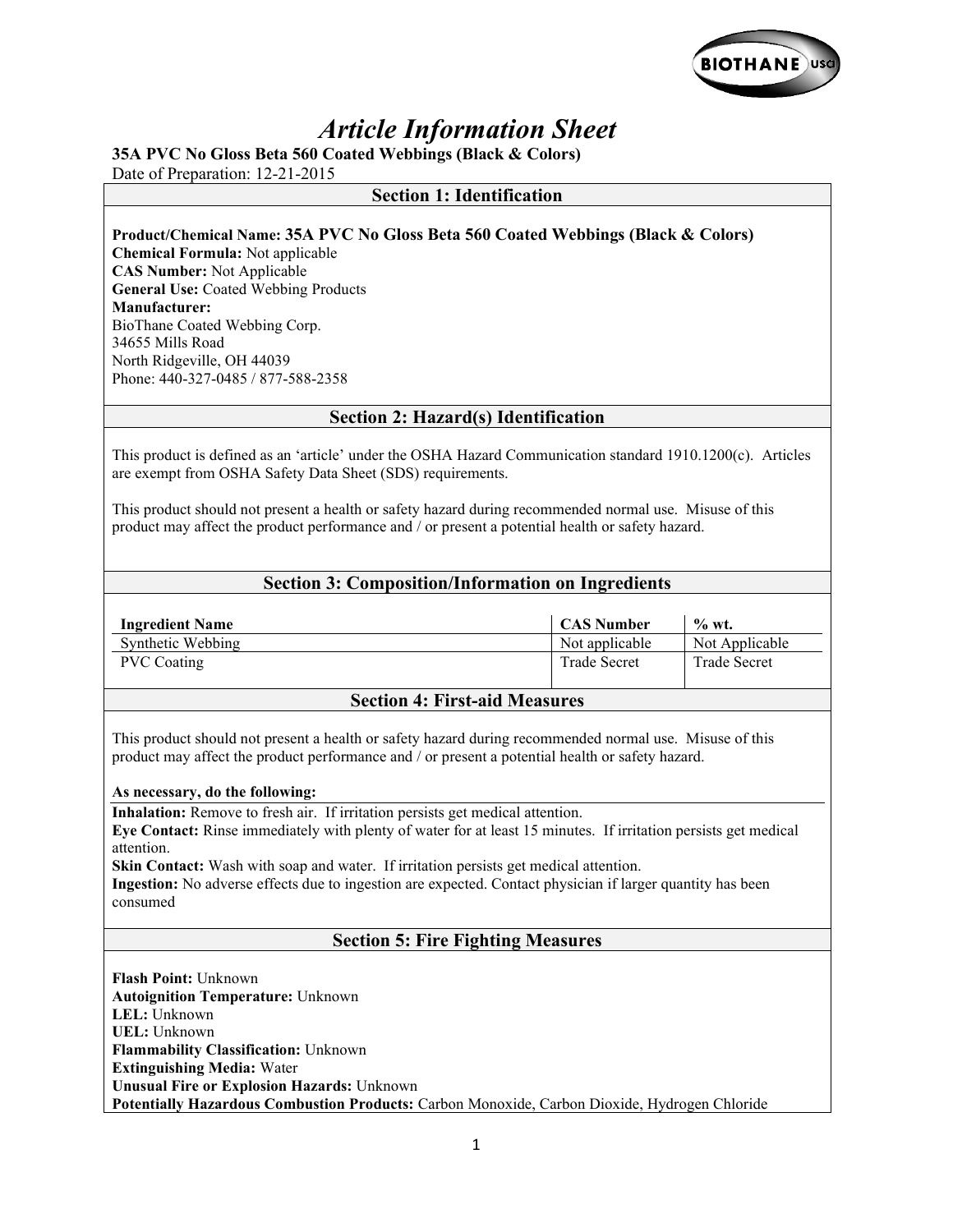

**Fire-Fighting Instructions:** Do not release runoff from fire control methods to sewers or waterways. **Fire-Fighting Equipment:** Because fire may produce toxic thermal decomposition products, wear a selfcontained breathing apparatus (SCBA) with a full face piece operated in pressure-demand or positive-pressure mode.

### **Section 6: Accidental Release Measures**

**Personal Protective Equipment (PPE):** Not Applicable **Environmental Precautions:** Not Applicable **Clean up Method:** Not applicable

# **Section 7: Handling and Storage**

#### **Handling Precautions**

Normal use of this product will not expose the user to a hazardous substance

#### **Storage Requirements**

Store in a cool, dry place. Avoid heat, sparks, open flames and other ignition sources.

# **Section 8: Exposure Controls/Personal Protection**

This product should not present a health or safety hazard requiring exposure controls or PPE during recommended normal use. Misuse of this product may affect the product performance and / or present a potential health or safety hazard.

**NOTE**: Ensure the area is well-ventilated if the product is heated.

# **Section 9: Physical and Chemical Properties**

**Physical State:** solid **Appearance and Odor:** NA **Odor Threshold:** Unknown **Vapor Pressure:** Unknown **Vapor Density (Air=1):** Unknown **Formula Weight:** Unknown **Density:** Unknown **Specific Gravity (H2O=1, at 4** °**C):** Unknown **pH:** Unknown

**Water Solubility:** Unknown **Other Solubilities:** Unknown **Boiling Point:** Unknown **Freezing/Melting Point:** Unknown **Viscosity:** Unknown **Refractive Index:** Unknown **Surface Tension:** Unknown **% Volatile:** Unknown **Evaporation Rate:** Unknown

# **Section 10: Stability and Reactivity**

**Stability:** Stable under normal conditions

**Polymerization:** Hazardous polymerization will not occur.

**Chemical Incompatibilities:** None known

**Conditions to Avoid:** To avoid thermal decomposition, do not overheat

**Potentially Hazardous Decomposition Products:** Thermal oxidative decomposition of product may produce a variety of decomposition products including carbon oxides, hydrochloric acid, benzene, aromatic and aliphatic hydrocarbons and phosgene.

# **Section 11: Toxicological Information**

Toxicological information has not been established for this product.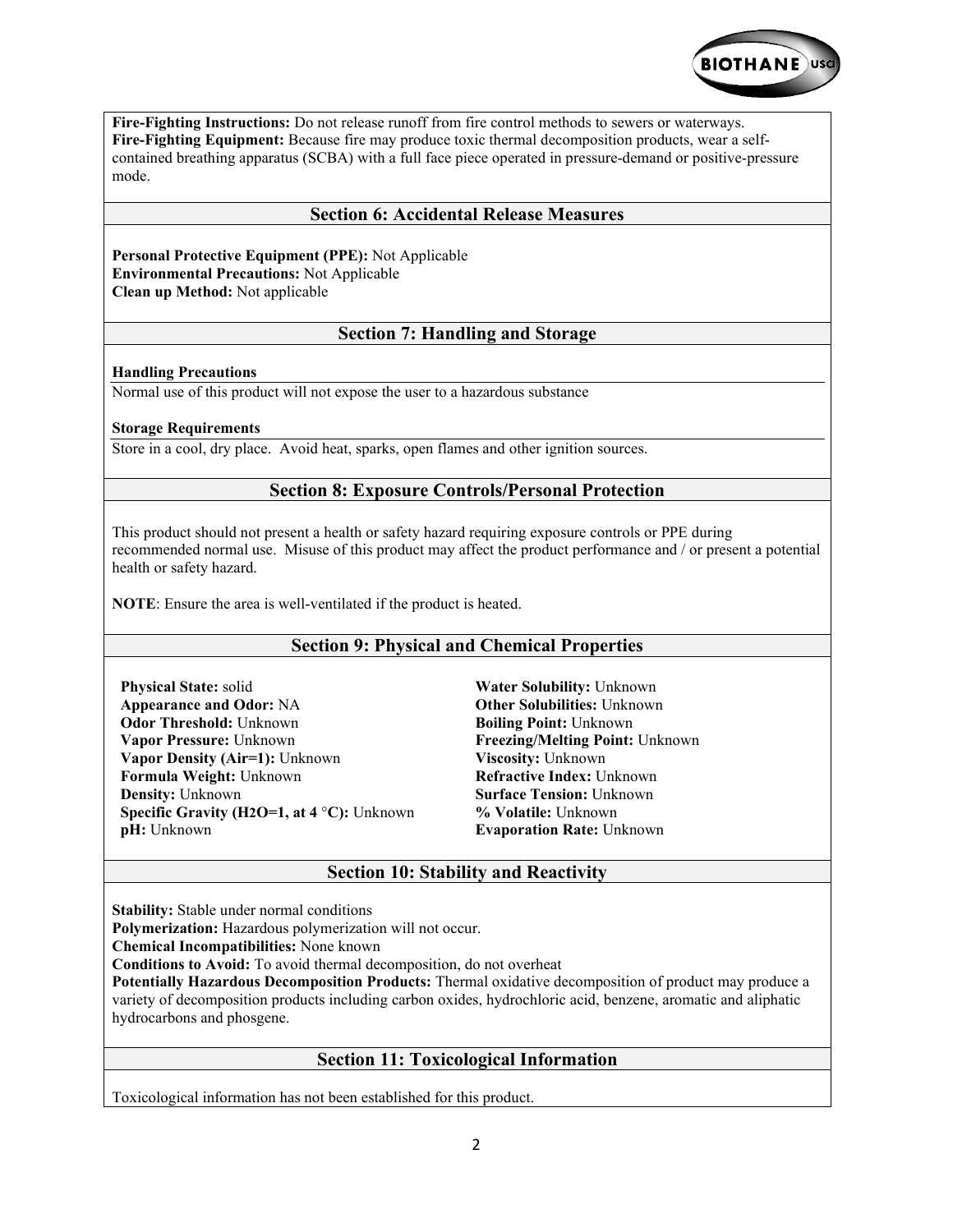

# **Section 12: Ecological Information**

**Environmental Data:** Not expected to be hazardous to the environment in present form.

**Ecotoxicological Information:** May be harmful to wildlife if ingested.

**Ecological Comments**: Keep out of waterways.

### **Section 13: Disposal Considerations**

Dispose of this product in accordance with local, state, federal regulations.

### **Section 14: Transport Information**

**U.S. Department of Transportation Classification:** Not regulated for transportation; this product is not classified as hazardous.

**International Air Transportation Association (IATA) Classification:** This product is not classified as hazardous.

**International Maritime Organization (IMDG) Classification:** This product is not classified as hazardous.

#### **Section 15: Regulatory Information**

#### **International**

**EU Regulation (EC) No. 1907/2006 (REACH)**: As formulated, this product does not contain any SVHCs or is below the allowable threshold limits.

#### **Federal**

**US TSCA:** All components are listed or exempt **US EPCRA Superfund Amendments and Reauthorization Act (SARA) Title III Section 313**. Not regulated

**Comprehensive Environmental Response Compensation and Liability Act (CERCLA)/SARA 312:**  Depending on pigment color, product may contain: Carbon Black (0.1 de minimis) **Clean Water Act (CWA):** This product does not contain any substances regulated as pollutants pursuant to the Clean Water Act (40 CFR 122.21 and 40 CFR 122.42)

#### **State**

Although this product may contain carbon black, crystalline silica, and titanium dioxide, the particles are bound and not of respirable size. California Prop 65 warning is not required for this product. **California Proposition 65:** Dependent on pigment color, product may contain: Carbon Black (CAS 1333-86-4) Listed: February 21, 2003 Carcinogenic Silica, Crystalline (CAS 14808-60-7) Listed: October 1, 1988 Carcinogenic Titanium Dioxide (CAS 13463-67-7) Listed: September 2, 2011 Carcinogenic **New Jersey Right to Know (RTK) Listed Substances:** Dependent on pigment color, product may contain: Carbon Black (CAS 1333-86-4) Limestone (CAS 1317-65-3) Pigment Red 101 (CAS 1309-37-1) Polyvinyl Chloride (CAS 9002-86-2) Silica, Crystalline (CAS 14808-60-7) Titanium Dioxide (CAS 13463-67-7) **US – Pennsylvania Right to Know (RTK) List:** Dependent on pigment color, product may contain: Carbon Black (CAS 1333-86-4) Limestone (CAS 1317-65-3)